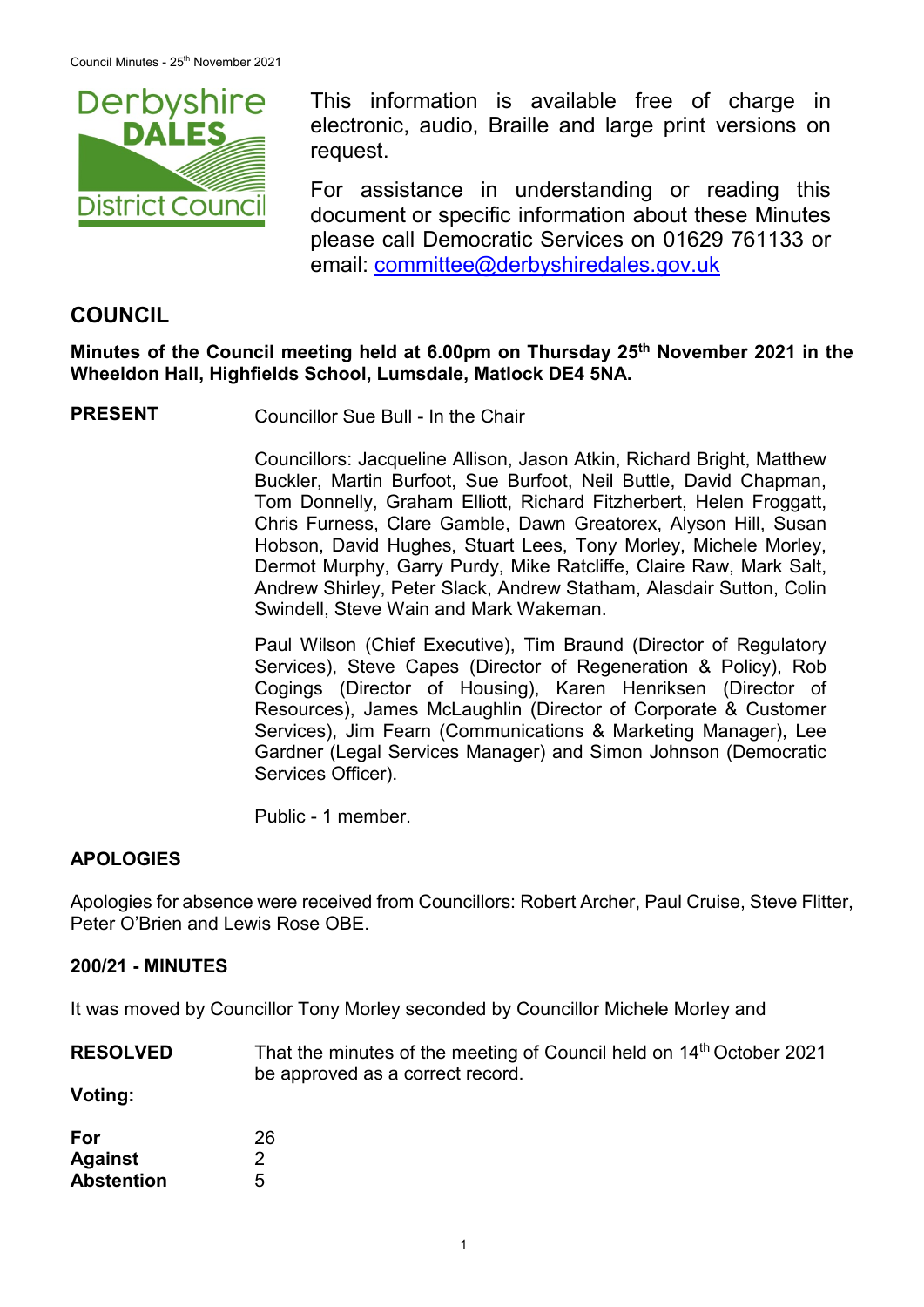The Chairman declared the motion **CARRIED**.

## **201/21 - PUBLIC PARTICIPATION**

#### *Note:*

*"Opinions expressed or statements made by individual persons during the public participation part of a Council or committee meeting are not the opinions or statements of Derbyshire Dales District Council. These comments are made by individuals who have exercised the provisions of the Council's Constitution to address a specific meeting. The Council therefore accepts no liability for any defamatory remarks that are made during a meeting that are replicated on this document."*

# **Item 11 - BLACK'S HEAD, ASHBOUNRE**

In accordance with the procedure for public participation, Mr Graham Elliott (Ashbourne local resident) spoke regarding the future of the Black's Head, Ashbourne.

The further following questions and statements were submitted in writing:

## **STATEMENT and QUESTION from Mr Peter Dobbs, Ashbourne Local Resident**

*"I would like to ask 3 questions and make comments concerning the suspension of separate food waste collections in Derbyshire Dales.*

*I understand that the 4 month suspension of food waste collection and its diversion to landfill via the black / grey bins was an operational decision taken by officers. I also understand that there was no climate impact assessment made at the time.*

*It would appear that an operational decision may have been made to extend the suspension beyond 4 months.*

*Q1. Could you indicate when separate food waste collections are predicted to be resumed?*

*Q2. At the 14th October Full Council it was indicated by Mr Braund that delegated decisions would also have climate impact assessments undertaken. So if the decision was made to extend the food waste suspension (a matter specifically mentioned during that meeting), was an impact assessment made and if so could it be published?*

*Q3. Are the Council intending to follow the DCC policy outlined in their Climate Change Strategy Report 2021-25 (\*1) to increase the diversion of food waste from landfill by 2022? They appear at present to be doing the opposite.*

*Calculations (\*2) will show that the 17 week suspension has placed 1,450 tonnes of food waste in landfill. By anaerobic decay this will produce methane with a greenhouse gas equivalent of about 960 tonnes CO2.*

*This is more than the total GHG emissions reported by Derbyshire Dales for 2019-20 and for 2020-21. (\*3) This is obviously bad news - but how bad? How expensive will it be to 'remove' this amount of CO2 in the future to 'repair' the damage?*

*The PV array and air source heat pumps currently being installed at Ashbourne Leisure centre are predicted to save 123t CO2e per year at an installation cost of £734,000. Assuming an operational lifetime of 20 years this equates to a cost of £300 per tonne of CO2 saved.*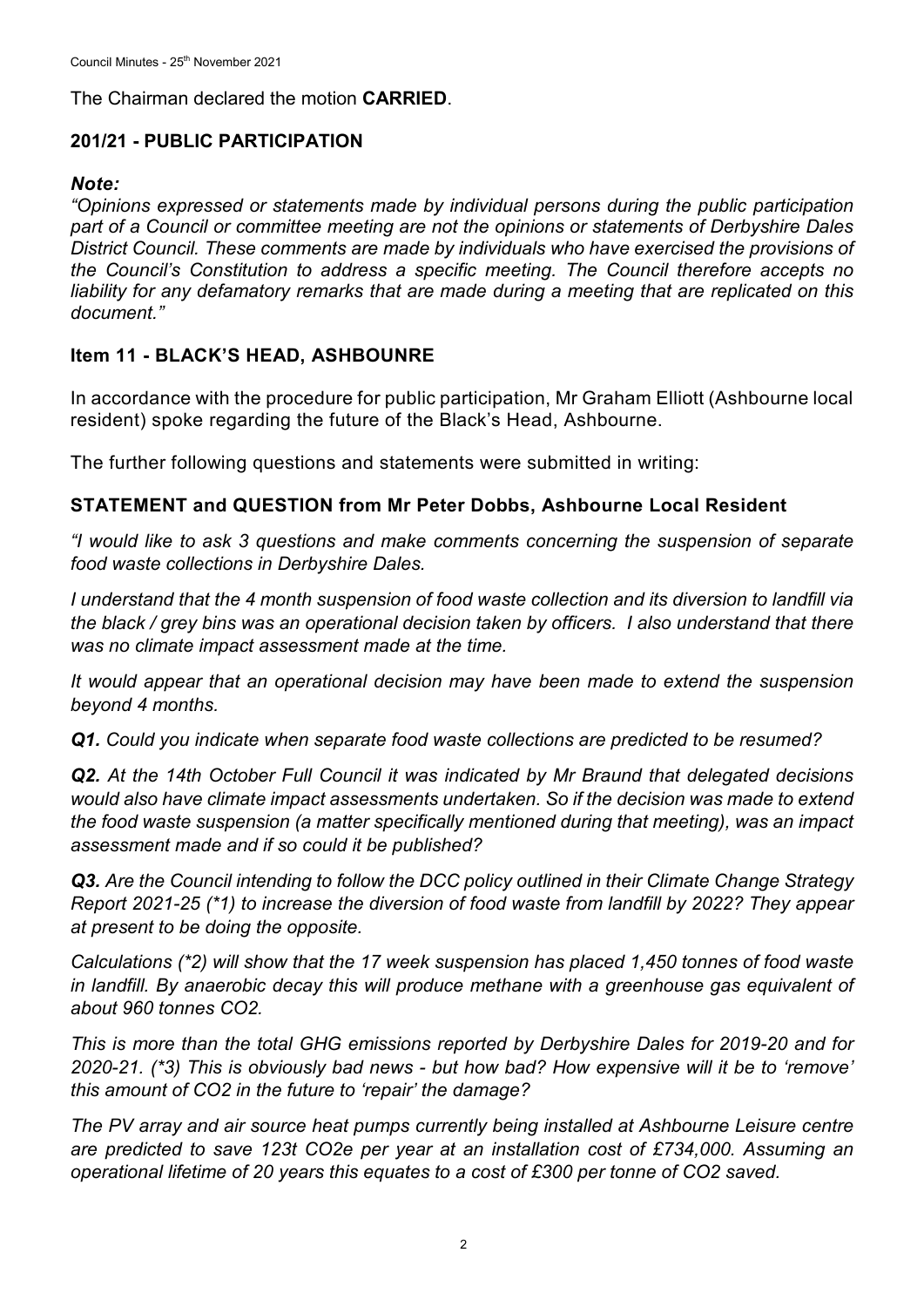*This suggests that it will cost well over £0.25 million to repair the damage already caused by sending food waste to landfill. A sum that will increase by £17,000 for every week this policy continues.*

*\*1[:https://www.derbyshire.gov.uk/site-elements/documents/pdf/environment/climate](https://www.derbyshire.gov.uk/site-elements/documents/pdf/environment/climate-change/climate-change-strategy.pdf)[change/climate-change-strategy.pdf](https://www.derbyshire.gov.uk/site-elements/documents/pdf/environment/climate-change/climate-change-strategy.pdf)*

*\*2[:https://derbyshiredaleslibdems.org.uk/en/article/2021/1412362/food-waste-in-the-black-bin](https://derbyshiredaleslibdems.org.uk/en/article/2021/1412362/food-waste-in-the-black-bin-really)[really](https://derbyshiredaleslibdems.org.uk/en/article/2021/1412362/food-waste-in-the-black-bin-really)*

*\*3[:https://www.derbyshiredales.gov.uk/environment-and-waste/climate-change2](https://www.derbyshiredales.gov.uk/environment-and-waste/climate-change2)*

*Peter Dobbs Ashbourne resident."*

# **RESPONSE:**

**Q1:** Separate food waste collections will commence on Monday 29 November, as will the collection of side waste for recycling

**Q2:** A Climate Change Impact Assessment was not undertaken. As stated in previous meetings, the primary focus and reason for the temporary adjustments to the waste and recycling collection service was to support the improvement of waste collections to our residents. Whilst it is regrettable that the Council has needed to take these steps, we have seen a significant reduction in the disruption to our waste collection service as a result of these difficult decisions.

Officers understand and acknowledge the concern of Members in respect of the Methane emissions associated with food waste temporarily going to landfill, however completing a full quantitative assessment would have not changed the situation. At this time there were not enough drivers to to restore the food waste rounds. We are however, pleased to report that separate food waste collections and the collection of side waste for recycling will resume from Monday 29 November.

**Q3:** As the waste collection authority, the Council will continue to work in partnership with DCC as they aim to achieve their ambitions as set out in the Climate Change Strategy. This includes the prioritised action to 'Identify solutions to increase the diversion of organic waste including food, soiled materials, carpets, organic textiles, etc. from landfill' – which will start by 2022 and the more ambitious target (T3) that 'No more food and garden waste sent to landfill by 2030'

Officers understand and acknowledge Mr Dobbs' concern in respect of the Methane emissions associated with food waste temporarily going to landfill, however completing a full quantitative assessment would have not changed the situation.

With regards to Ashbourne Leisure Centre, the Council is committed to reducing our emissions in respect of our own estates and operations. The current grant funded project at Ashbourne Leisure Centre demonstrates this commitment and is an exemplar, enabling us to not only reduce emissions at this site but also gain an understanding of technologies such as air source heat pumps for potential use at our other sites.

# **QUESTIONS from Mr David Smith, Wardlow Local Resident**

*Q1. I have to ask this question, as the Monitoring Officer of this authority seems to have*  interpreted the constitution in a way that denies my wife, a councillor, the opportunity of asking *questions herself, in the public arena. Her questions to the last council meeting were neither read out or minuted.*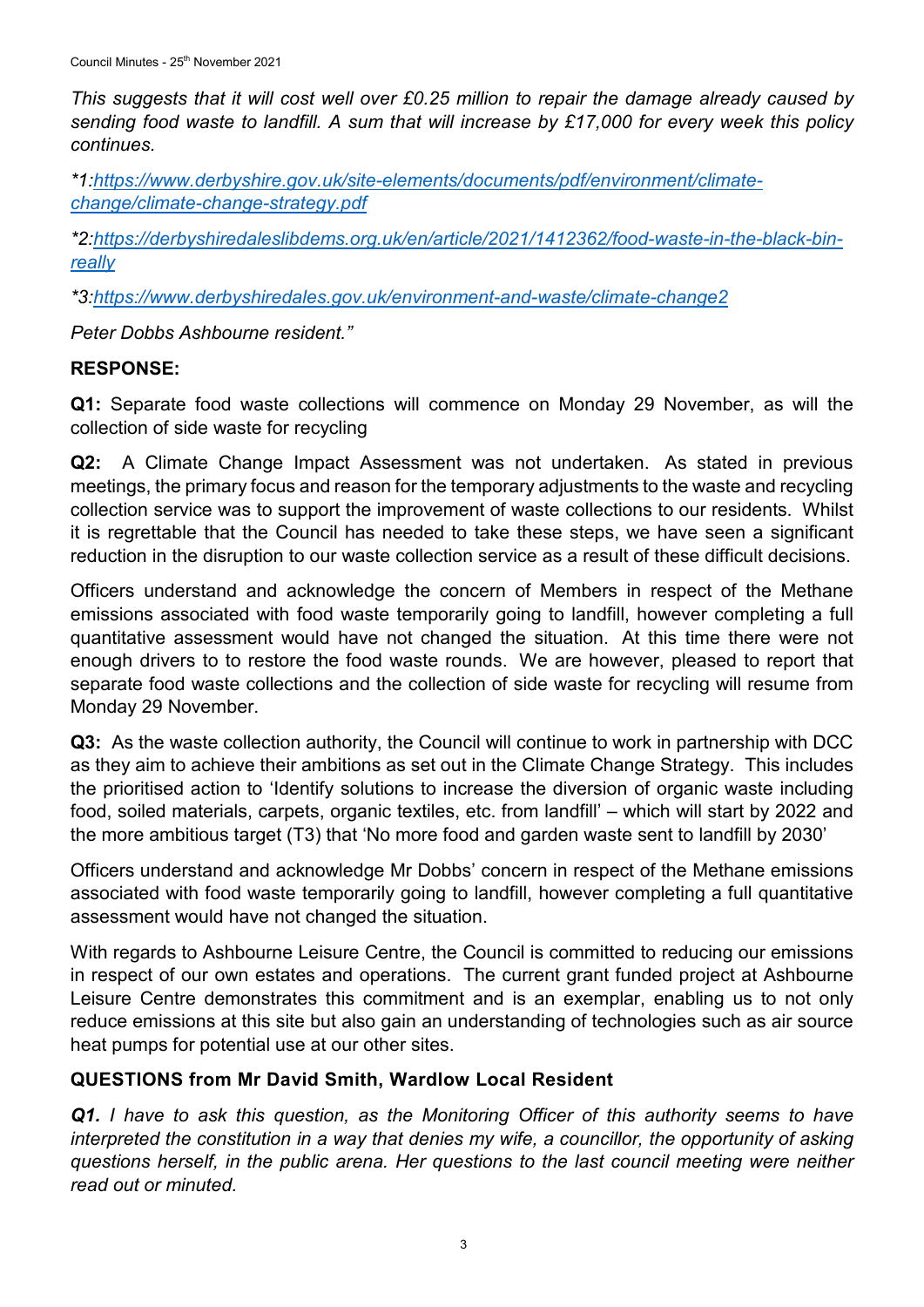*On July 26th, officers made the operational decision to landfill food waste for 3 months, without any climate change impact assessment. This decision expired on 26th October. At the full council meeting on 14th October Tim Braund agreed with my wife, that any future decision to landfill food waste should have a climate change assessment. Can you tell me if a climate change assessment has been done, for the subsequent decision to landfill food waste, that must have been made on or after 26th October?*

*Q2. I have to ask this question, as the Monitoring Officer of this authority seems to have interpreted the constitution in a way that denies my wife, a councillor, the opportunity of asking questions herself, in the public arena. Her questions to the last council meeting were neither read out or minuted.* 

*We have all witnessed recent events that paint a picture of the Conservative Party as one of sleaze and lobbying for vested interests. At the Governance and Resources Committee on 18th November I watched Cllr Purdy use his allocated speaking time to present the case for a local landowner. Does the council think this is an appropriate use of his position as the leader of a council which is supposed to represent all of the residents in the Derbyshire Dales? How many times, and on what dates, has Cllr Purdy met Mr Newton to discuss the Starkholmes allotments? Were officers present on all occasions?*

*Q3. I have to ask this question, as the Monitoring Officer of this authority seems to have*  interpreted the constitution in a way that denies my wife, a councillor, the opportunity of asking *questions herself, in the public arena. Her questions to the last council meeting were neither read out or minuted.* 

*Whilst on the subject of Conservative Party sleaze, earlier this year, as part of a complaint, my wife provided the Monitoring Officer with photographic evidence of Cllr Atkin's declared employer, with outside table and chairs that would require a pavement license. Cllr Atkin had participated in debate and voted to give businesses free pavement licenses. My wife was told*  by the Monitoring Officer he would prefer to treat the issue as a training matter. Can the council *confirm whether Cllr Atkin has received the training required to inform him he should not be voting to potentially financially benefit his employer?* 

# **RESPONSE:**

1. A Climate Change Assessment was not undertaken. As stated in previous meetings, the primary focus and reason for the temporary adjustments to the waste and recycling collection service was to support the improvement of waste collections to our residents. Whilst it is regrettable that the Council has needed to take these steps, we have seen a significant reduction in the disruption to our waste collection service as a result of these difficult decisions.

Even if an assessment had been completed, there were not enough drivers to to restore the food waste rounds. We are however, pleased to report that separate food waste collections and the collection of side waste for recycling will resume from Monday 29 November.

2. Thank you for raising this issue, Mr Smith. I do not accept the view that I was presenting a case for anyone. I used my contribution to share information that had been provided to me in the meeting I had agreed to hold with the landowner. This information was relevant to the matter under discussion. I am keen that the discussion can move on to support all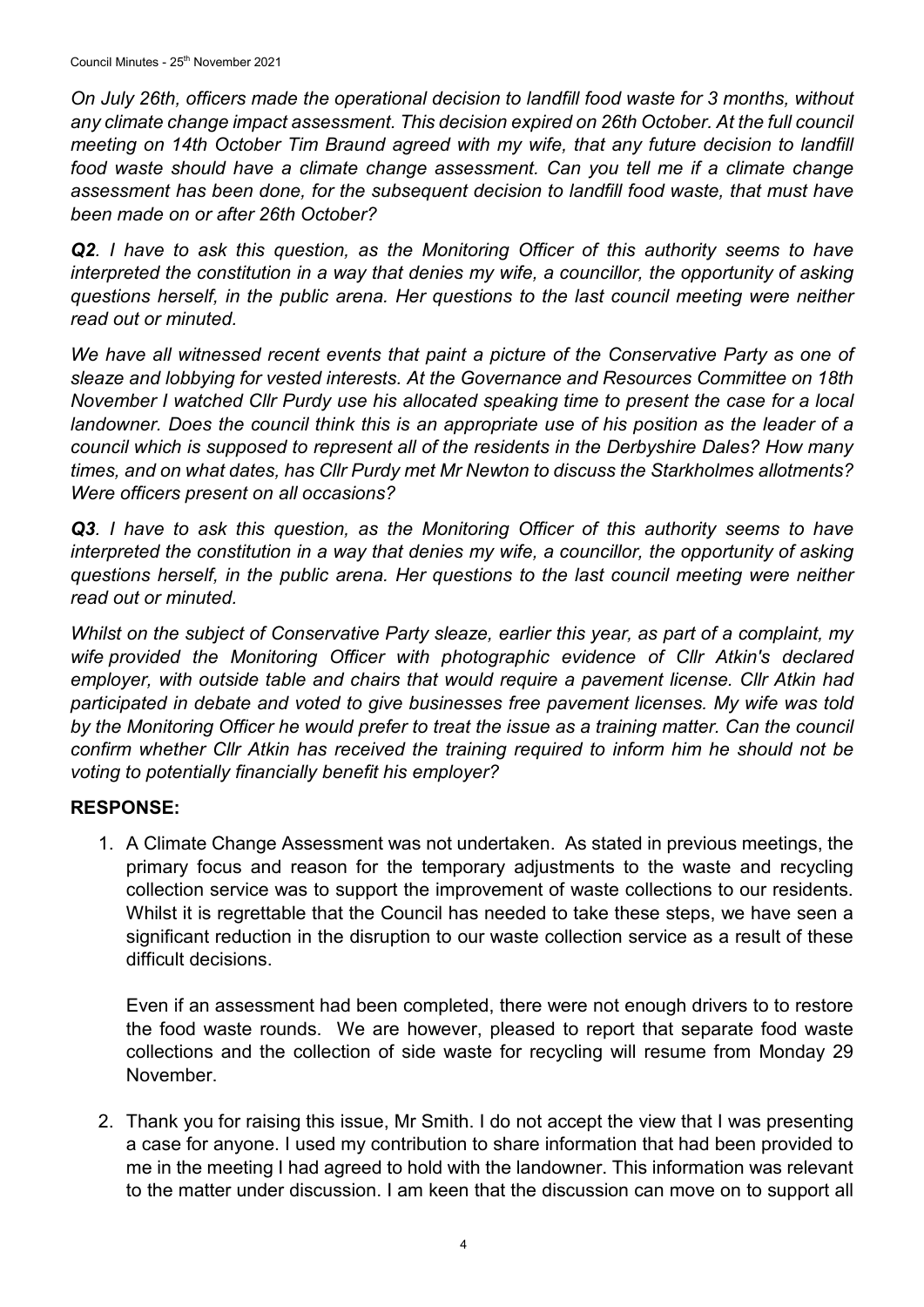parties to achieve a solution for the allotment holders at Starkholmes. I will provide the remaining information to you in writing after the meeting.

3. All Members have been invited to attend training on Decision Making and Ethics in December and I understand that the Monitoring Officer will provide a much needed refresher for all Members on the requirements of the Code of Conduct and maintaining the highest standards as elected representatives. I am advised that the Monitoring Officer has discussed the issue with Cllr Atkin, despite not receiving a formal complaint when the matter was raised in September 2020, and reiterated the need to seek advice on such matters in future. I would recommend any Member to approach the Monitoring Officer for advice or counsel ahead of any decision whether they consider that there may be a potential conflict of interest.

## **202/21 - INTERESTS**

## **Item 11 - BLACK'S HEAD, ASHBOURNE**

Cllr Sue Bull declared a personal interest in Item 11, as a Member of Ashbourne Town Council.

### **Item 12 - DERBYSHIRE CLAUSE POLICY AND PROCEDURE**

Cllr Helen Froggatt declared a pecuniary interest in Item 12, for being resident in a property subject to the Derbyshire Clause. Councillor Froggatt did not intend to participate or vote on Item 12.

Cllr Mark Wakeman declared a pecuniary interest in Item 12, for being resident in a property subject to the Derbyshire Clause. Councillor Wakeman did not intend to participate or vote on Item 12.

#### **203/21 - LEADERS' ANNOUNCEMENTS**

Councillor Gary Purdy, Leader of the Council, made the following statement:

*"I recently attended the District Council Network Conference when I had the opportunity to question Housing Minister Christopher Pincher MP with regard to the lack of new and affordable homes being built in the Peak Park.*

*Whilst I have received a reply from the Housing Minister he did not fully answer the point of my question and so with thanks to Mike Hase we have set out a very detailed letter on the subject matter and now wait a further response.*

*I fully appreciate the special purpose of the Peak Park Authority, to keep and beautify the Peak District area, but it is falling behind other National Parks with its building programme and sustainability is key to keeping the Park alive.*

*Due to the fact that Derbyshire was successful in only two bids for Government grant monies out of 14 applications I am writing to the LMHCLG SOS Michael Gove MP to ask the question as to why our bids were not successful, and in addition I am also stating the case for a really decent settlement for our Authority given the fact that there is no clear evidence in the recent Chancellors Budget statement, and finally, outlining two years of collaborative work by Derbyshire Local Authorities on Vision Derbyshire and the hope that it will be successful in our County bid.*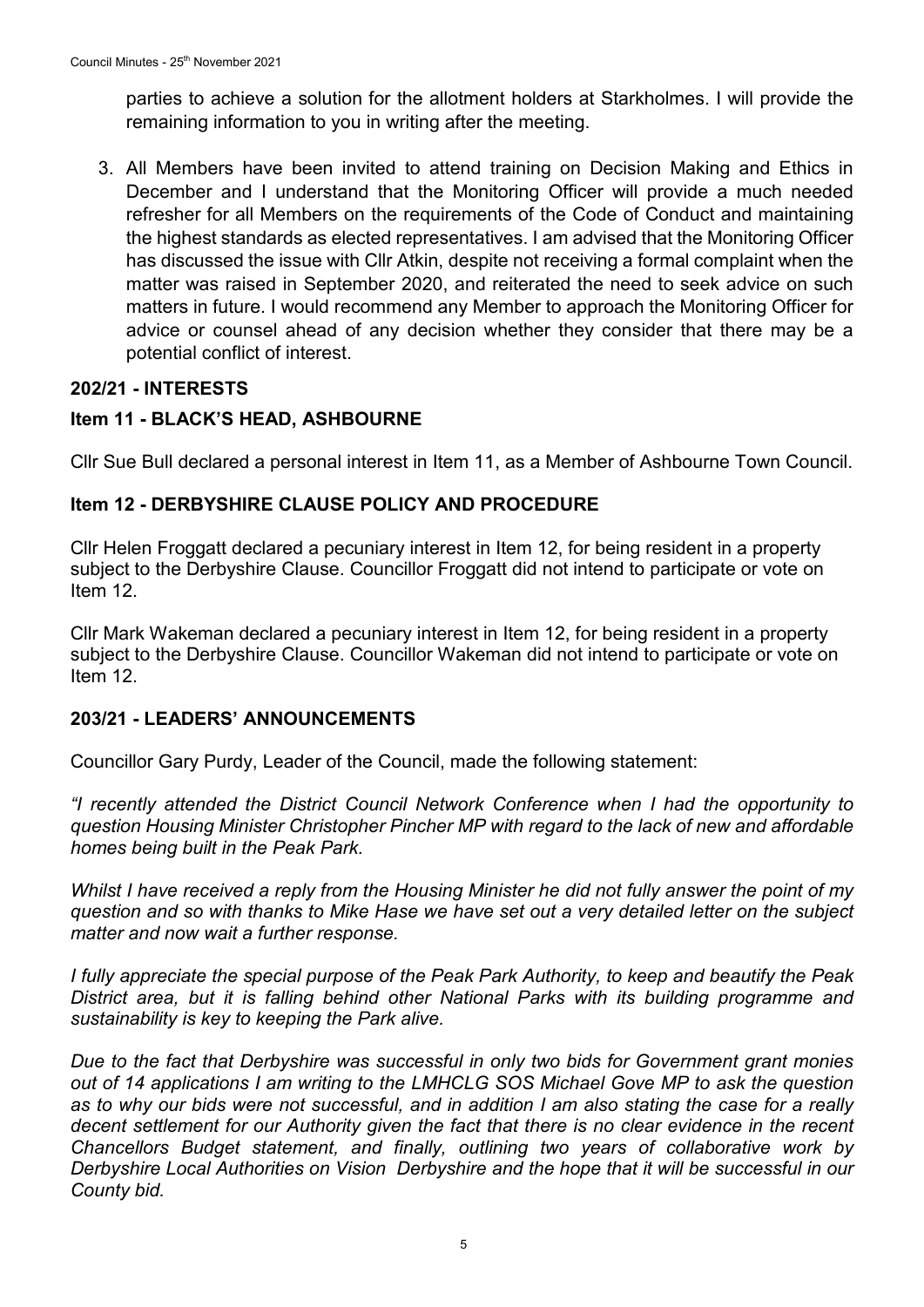*Two weeks ago I received a telephone call from James Jaimeson, Chairman of the Local Government Association who wished to know how things were in our area.*

*I* was able to inform James of the troubles we were experiencing with our Serco contract, the *concern I have with regard to a fair and decent settlement for our Authority given the ten years and more of Austerity cuts which have badly affected our Authority to the point where our hard pressed Officers are as concerned as I am together with the Chief Executive on the lack of Officer capacity to be able to put together a 'shovel ready' green book case for the second Tranche of Levelling Up monies expected to be announced in the Spring.*

*Members really ought to take notice of and support the point I make here – that the lack of Officer capacity is threatening any bid we might make to Government under the Levelling Up fund round of grants.*

*I then touched upon Vision Derbyshire with James and that after two years of hard work by Derbyshire County Council Officers and the close collaboration of Derbyshire Local Authorities during this time that we were ever hopeful that Government would approve our County Deal. James replied that he was fully behind the idea of County Deals and hoped to see one get over the line and approved.*

*I am now able to report that Cllr Barry Lewis has been invited to speak to Ministers in London with regard to our County Deal bid.*

*Its fingers crossed time.*

*Other Counties are following our idea on Vision Derbyshire but we are two years of the rest with a lot of hard work ahead of the other bids and so we remain ever hopeful that our Joint Committee will be approved."*

## **204/21 - CHAIRMAN'S ANNOUNCEMENTS**

Councillor Steve Wain, Civic Chairman, made the following statement:

*"On the 12th November 2021 I attended a luncheon at the Museum of Making in Derby with the Lord Lieutenant, who presented a 'Queen's Enterprise Award for International Trade' to MasterMover of Ashbourne; around one hundred staff and their families attended the event.*

*This is a highly prestigious award and it was a pleasure to see it be awarded to a local Derbyshire Dales company that only started in 1997."*

#### **205/21 - COMMITTEES**

It was moved by Councillor Tom Donnelly seconded by Councillor Jason Atkin and

**RESOLVED** That the non-exempt minutes of the Committees listed in the Minute book, for the period 12<sup>th</sup> October 2021 to 18<sup>th</sup> November 2021 be received.

**Voting:**

| For               | 32 |
|-------------------|----|
| <b>Against</b>    |    |
| <b>Abstention</b> | O  |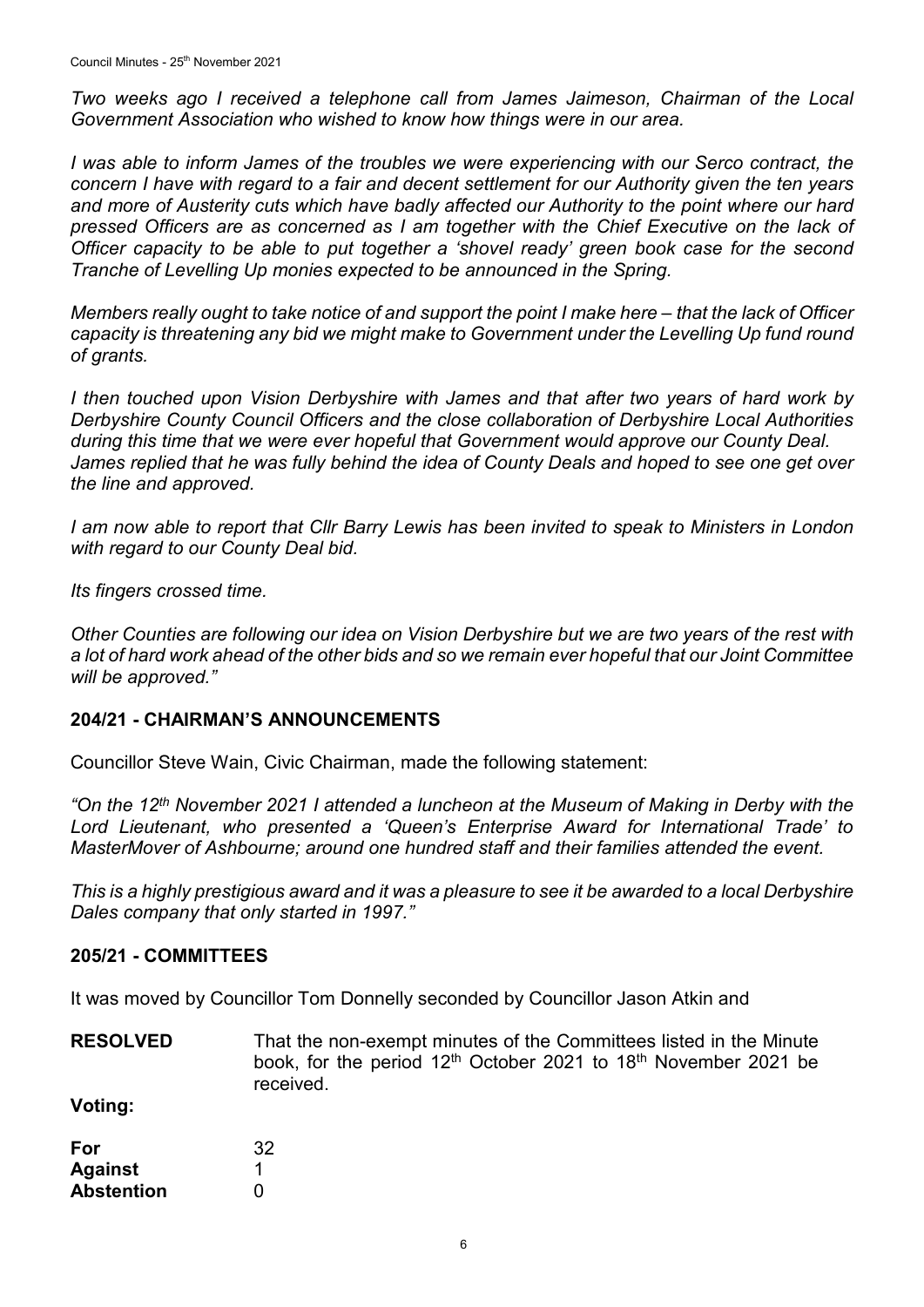The Chairman declared the motion **CARRIED**.

### **206/21 - CORPORATE PEER CHALLENGE - REVISED ACTION PLAN**

At **6:26pm** Councillor Andrew Shirley arrived at the meeting during the debate of this item. Councillor Shirley was excluded from the vote on this item

The Chief Executive introduced a report on the Corporate Peer Challenge which is used to formulate the District Council's Corporate Plan (2020-2024). The Corporate Plan sets out the District Council's priorities, areas for improvement and identifies targets to be achieved; Service Plans, policies and strategies supplement the Corporate Plan. The final feedback report, following the Local Government Association (LGA) Corporate Peer Challenge undertaken during the 22<sup>nd</sup> to 24<sup>th</sup> October 2019, was received and circulated to all Members on 21<sup>st</sup> January 2020.

Following discussions at the Leaders Advisory Group in February and May 2020, at the meeting of Council held on 02<sup>nd</sup> July 2020, Members approved an Action Plan which proposed a series of actions in response to the key recommendations of the Peer Challenge report. During the last 18 months, implementation of the Action Plan has been adversely impacted by the need to redirect strategic and corporate resources to respond to the significant challenges arising from dealing with the COVID-19 pandemic. However, as the District Council is gradually recovering from the hiatus of the pandemic, there is a need to revisit the Action Plan and re-prioritise and align our strategic resources to the implementation of the remaining review recommendations.

Where actions from July 2020 have been implemented, or are no longer considered to be relevant, these have been deleted from the updated Action Plan. The revised Action Plan seeks to respond positively to the challenges identified and identifies a series of specific, measurable, achievable and time-bound (SMART) actions over the coming months to deliver full implementation and sustained corporate improvement.

It was moved by Councillor Garry Purdy, seconded by Councillor Susan Hobson and

**RESOLVED** That the revised Corporate Peer Challenge Action Plan be approved.

**Voting:**

| For               | 31 |
|-------------------|----|
| <b>Against</b>    |    |
| <b>Abstention</b> |    |

The Chairman declared the motion **CARRIED**.

### **207/21 - MEMBERSHIP OF POLITICAL GROUPS, POLITICAL BALANCE AND ENTITLEMENT TO SEATS ON COMMITTEES**

The Director of Corporate and Customer Services introduced a report on the updated membership of political groups on the Council, the change to the political balance of the authority and the revised entitlement of political groups to seats on committees for the remainder of the 2021/22 municipal year.

The Proper Officer is required to notify the Council of any change in the political balance of the authority or the operation of new political groups under the Local Government (Committees and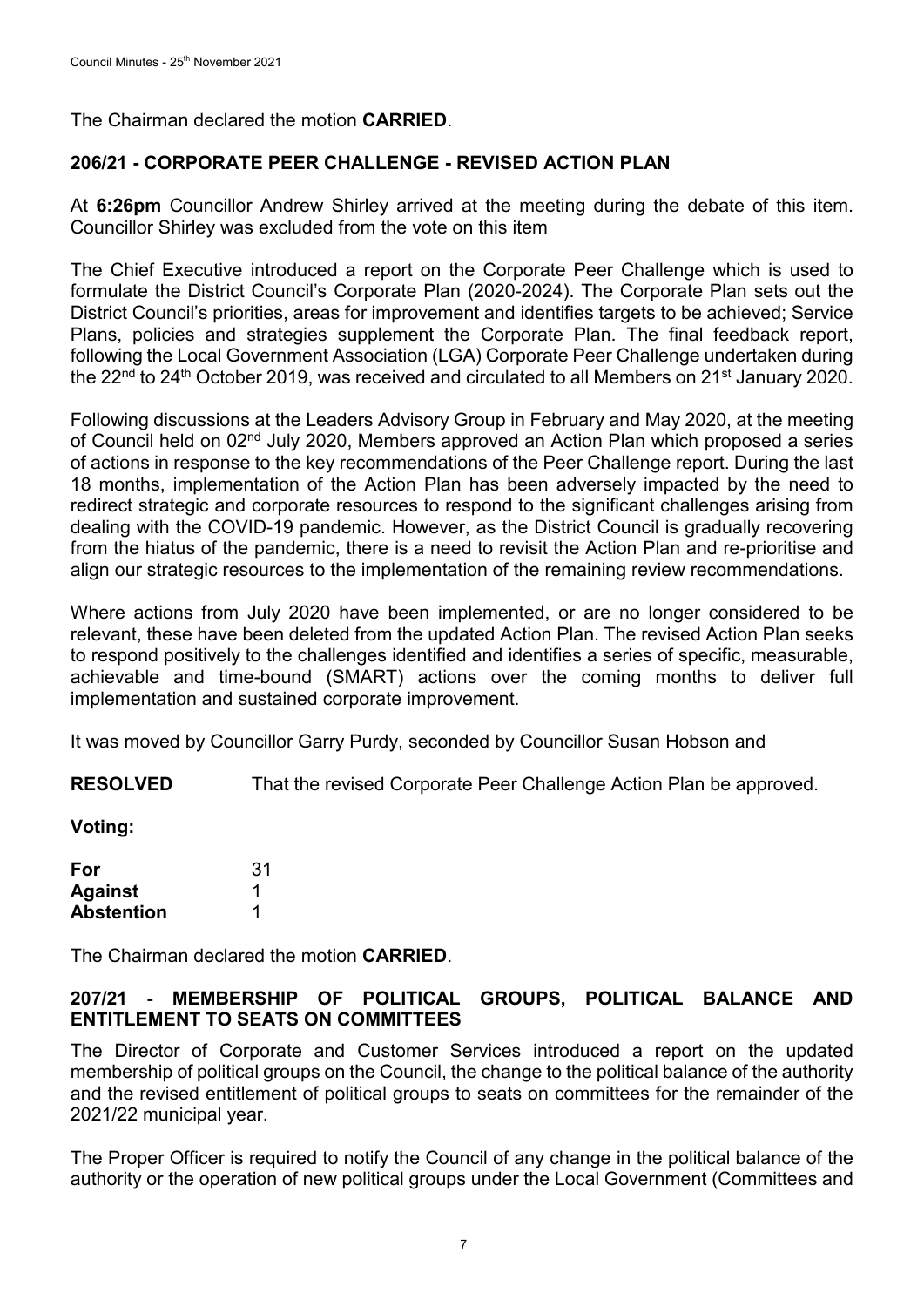Political Groups) Regulations 1990.

Since the last Council meeting, Councillor Peter O'Brien had ceased to be a member of the Labour Group and had now formed a new political group with Councillor Colin Swindell, to be known as the Independent Group. The effect of this change means there were three Members in the Labour Group.

The Proper Officer had received formal notifications, under the provisions of the Local Government (Committees and Political Groups) Regulations 1990, of changes in the membership of the Council's political groups.

The Conservative and Councillors Bright and Elliott Group nominated Councillor Purdy to replace Councillor Bull as a member of the Constitution Working Group. This change was recommended for approval by the Council.

The Director of Corporate and Customer Services verbally reported a further recommendation that Councillor Atkin replace Councillor Purdy as the Council's representative on the Derbyshire Police and Crime Panel.

It was moved by Councillor Helen Froggatt, seconded by Councillor Richard Bright and

#### **RESOLVED**

- 1. That the revised membership of the Labour Group be noted.
- 2. That the operation of a new political group, to be known as the Independent Group, consisting of two Members be noted.
- 3. That the Council notes, and agrees, the entitlement of the membership of the political groups and that such entitlements have been reflected in the allocations to Committees.
- 4. That the nominations of the Labour Group and the Independent Group in respect of their seat entitlements be approved.
- 5. That Councillor Purdy replace Councillor Bull as a member of the Constitution Working Group.
- 6. That Councillor Atkin replace Councillor Purdy as the Council's representative on the Derbyshire Police and Crime Panel.

#### **Voting:**

| For               | 33 |
|-------------------|----|
| <b>Against</b>    |    |
| <b>Abstention</b> | O  |

The Chairman declared the motion **CARRIED**.

#### **208/21 - DISPENSATION FOR NON-ATTENDANCE AT COUNCIL MEETINGS**

The Director of Corporate and Customer Services introduced a report seeking a dispensation to a Councillor Rose OBE for non-attendance at council meetings for a period of six consecutive months; his last attendance at a qualifying meeting was on  $05<sup>th</sup>$  July 2021 when he attended Community and Environment Committee.

Section 85(1) of the Local Government Act 1972 states that "if a member of a local authority fails throughout a period of six consecutive months from the date of his last attendance to attend any meeting of the authority, he shall, unless the failure was due to some reason approved by the authority before the expiry of that period, cease to be a Member of the Authority.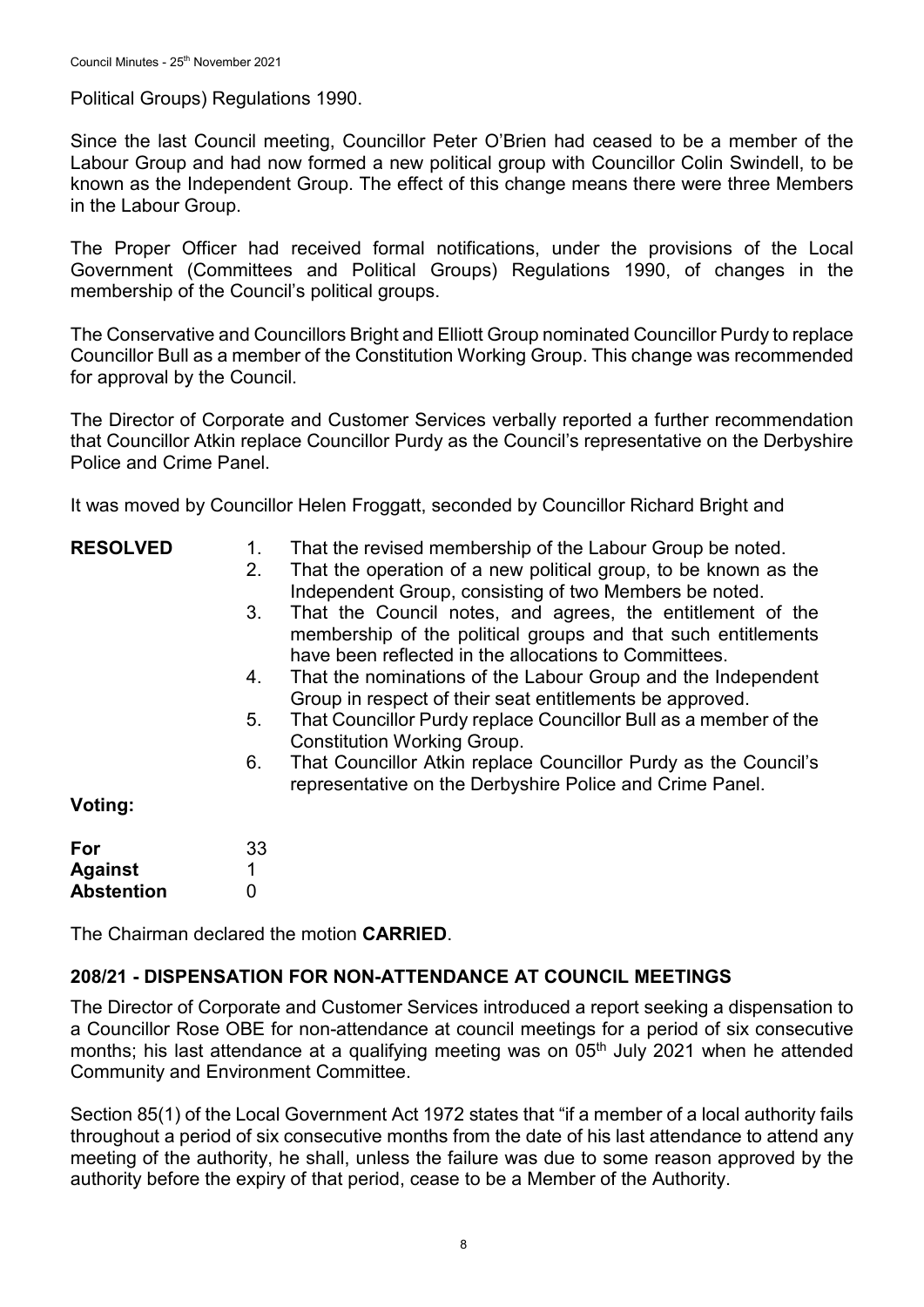It was moved by Councillor Susan Hobson, seconded by Councillor Jason Atkin and

| <b>RESOLVED</b> |    | That approval be given to a dispensation for Councillor Rose<br>from attending meetings of the Council for a period of six months<br>commencing on 26 <sup>th</sup> November 2021, thus nullifying the<br>disqualification to hold office for a six month period. |  |
|-----------------|----|-------------------------------------------------------------------------------------------------------------------------------------------------------------------------------------------------------------------------------------------------------------------|--|
| Voting:         | 2. | That it be noted that any extension to the dispensation for<br>Councillor Rose after the six month period ends on 26 <sup>th</sup> May<br>2022, will require further approval in accordance with<br>recommendation 1 above.                                       |  |

| For               |  |
|-------------------|--|
| <b>Against</b>    |  |
| <b>Abstention</b> |  |

The Chairman declared the motion **CARRIED**.

30 2  $\mathfrak{p}$ 

## **209/21 - DURATION OF MEETINGS (MOTION TO CONTINUE)**

At **8:27pm**, during the discussion of **Item 11 - BLACK'S HEAD, ASHBOURNE**.

It was moved by Councillor Garry Purdy, seconded by Councillor Andrew Shirley and

**RESOLVED** (unanimously) That, in accordance with **Rule of Procedure 13**, the meeting continue beyond 2 hours 30 minutes to enable the business on the agenda to be concluded.

The Chairman declared the motion **CARRIED**.

## **210/21 - BLACK'S HEAD, ASHBOURNE**

The Director of Regulatory Services, supported by the Legal Services Manager, introduced a report informing Members of the results of the consultation, undertaken in respect of the future of the Black's Head, following the Council meeting held on 14<sup>th</sup> December 2020.

That meeting determined that, subject to listed building consent being received, the Black's Head figure should not be returned to its original location above St John's Street, Ashbourne and that officers be authorised to undertake consultation with Ashbourne Town Council and neighbouring parish councils, as well as Ashbourne heritage Society in order to determine an acceptable mechanism for the return, future custodianship, management and any public presentation of the Black's Head figure and arch/sign.

Following the resolution at Council, emails were sent to Ashbourne Town Council, Ashbourne Heritage Society and all parish councils that had previously formed part of Ashbourne Rural District Council, as these were considered to be a good approximation of the word 'neighbouring' in the resolution. All were given until 5<sup>th</sup> March 2021 to respond; in total seven responses were received for this consultation.

Furthermore, following the closure of the formal consultation a number of additional comments were received, including a request from Ashbourne Town Council to transfer the ownership of the Head and sign to them.